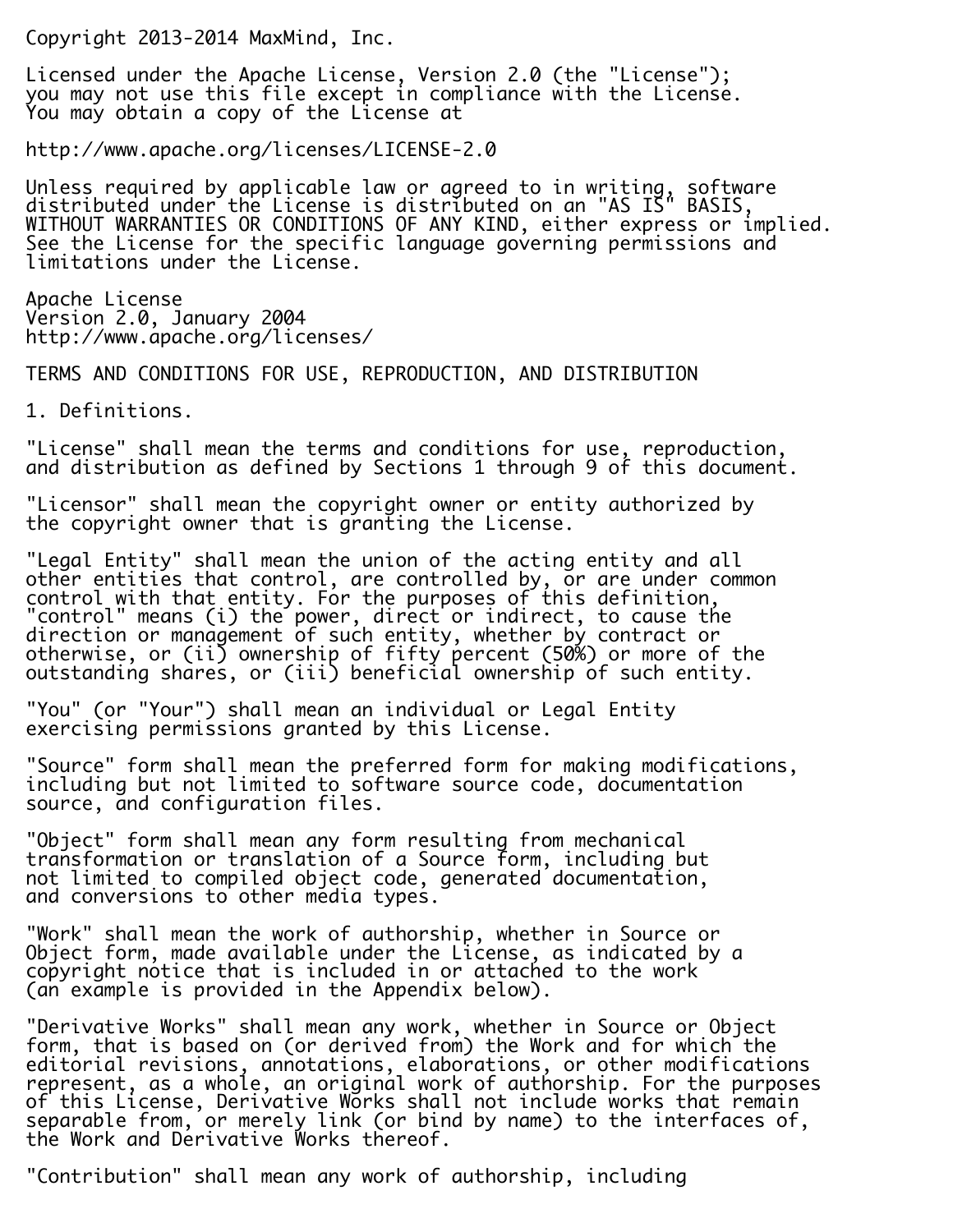the original version of the Work and any modifications or additions to that Work or Derivative Works thereof, that is intentionally submitted to Licensor for inclusion in the Work by the copyright owner or by an individual or Legal Entity authorized to submit on behalf of the copyright owner. For the purposes of this definition, "submitted" means any form of electronic, verbal, or written communication sent to the Licensor or its representatives, including but not limited to communication on electronic mailing lists, source code control systems, and issue tracking systems that are managed by, or on behalf of, the Licensor for the purpose of discussing and improving the Work, but excluding communication that is conspicuously marked or otherwise designated in writing by the copyright owner as "Not a Contribution."

"Contributor" shall mean Licensor and any individual or Legal Entity on behalf of whom a Contribution has been received by Licensor and subsequently incorporated within the Work.

2. Grant of Copyright License. Subject to the terms and conditions of this License, each Contributor hereby grants to You a perpetual, worldwide, non-exclusive, no-charge, royalty-free, irrevocable copyright license to reproduce, prepare Derivative Works of, publicly display, publicly perform, sublicense, and distribute the Work and such Derivative Works in Source or Object form.

3. Grant of Patent License. Subject to the terms and conditions of this License, each Contributor hereby grants to You a perpetual, worldwide, non-exclusive, no-charge, royalty-free, irrevocable (except as stated in this section) patent license to make, have made, use, offer to sell, sell, import, and otherwise transfer the Work, where such license applies only to those patent claims licensable by such Contributor that are necessarily infringed by their Contribution(s) alone or by combination of their Contribution(s) with the Work to which such Contribution(s) was submitted. If You institute patent litigation against any entity (including a cross-claim or counterclaim in a lawsuit) alleging that the Work or a Contribution incorporated within the Work constitutes direct or contributory patent infringement, then any patent licenses granted to You under this License for that Work shall terminate as of the date such litigation is filed.

4. Redistribution. You may reproduce and distribute copies of the Work or Derivative Works thereof in any medium, with or without modifications, and in Source or Object form, provided that You meet the following conditions:

(a) You must give any other recipients of the Work or Derivative Works a copy of this License; and

(b) You must cause any modified files to carry prominent notices stating that You changed the files; and

(c) You must retain, in the Source form of any Derivative Works that You distribute, all copyright, patent, trademark, and attribution notices from the Source form of the Work, excluding those notices that do not pertain to any part of the Derivative Works; and

(d) If the Work includes a "NOTICE" text file as part of its distribution, then any Derivative Works that You distribute must include a readable copy of the attribution notices contained within such NOTICE file, excluding those notices that do not pertain to any part of the Derivative Works, in at least one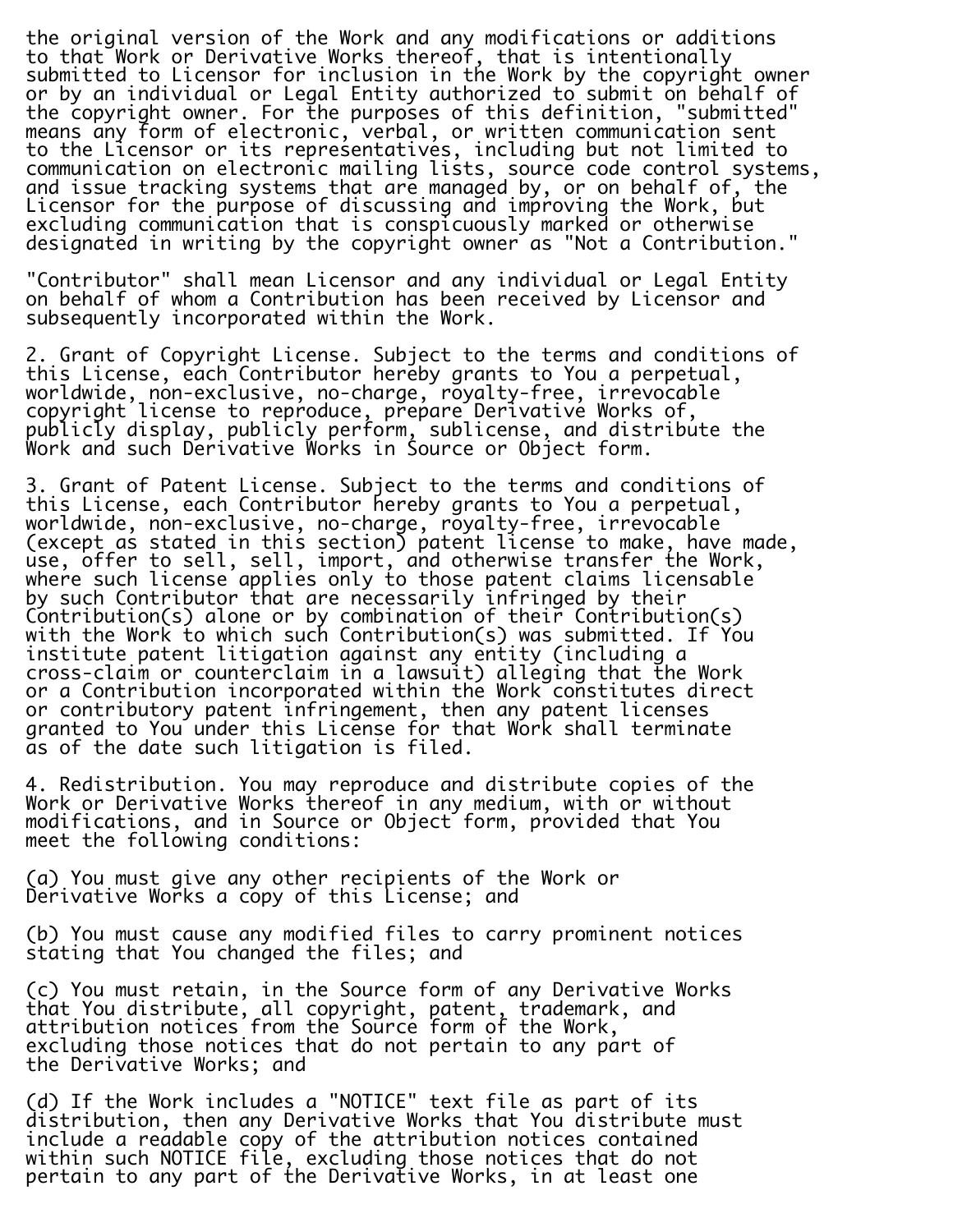of the following places: within a NOTICE text file distributed as part of the Derivative Works; within the Source form or documentation, if provided along with the Derivative Works; or, within a display generated by the Derivative Works, if and wherever such third-party notices normally appear. The contents of the NOTICE file are for informational purposes only and do not modify the License. You may add Your own attribution notices within Derivative Works that You distribute, alongside or as an addendum to the NOTICE text from the Work, provided that such additional attribution notices cannot be construed as modifying the License.

You may add Your own copyright statement to Your modifications and may provide additional or different license terms and conditions for use, reproduction, or distribution of Your modifications, or for any such Derivative Works as a whole, provided Your use, reproduction, and distribution of the Work otherwise complies with the conditions stated in this License.

5. Submission of Contributions. Unless You explicitly state otherwise, any Contribution intentionally submitted for inclusion in the Work by You to the Licensor shall be under the terms and conditions of this License, without any additional terms or conditions. Notwithstanding the above, nothing herein shall supersede or modify the terms of any separate license agreement you may have executed with Licensor regarding such Contributions.

6. Trademarks. This License does not grant permission to use the trade names, trademarks, service marks, or product names of the Licensor, except as required for reasonable and customary use in describing the origin of the Work and reproducing the content of the NOTICE file.

7. Disclaimer of Warranty. Unless required by applicable law or agreed to in writing, Licensor provides the Work (and each Contributor provides its Contributions) on an "AS IS" BASIS, WITHOUT WARRANTIES OR CONDITIONS OF ANY KIND, either express or implied, including, without limitation, any warranties or conditions of TITLE, NON-INFRINGEMENT, MERCHANTABILITY, or FITNESS FOR A PARTICULAR PURPOSE. You are solely responsible for determining the appropriateness of using or redistributing the Work and assume any risks associated with Your exercise of permissions under this License.

8. Limitation of Liability. In no event and under no legal theory, whether in tort (including negligence), contract, or otherwise, unless required by applicable law (such as deliberate and grossly negligent acts) or agreed to in writing, shall any Contributor be liāblē to You for damages, including any direct, indirect, special, incidental, or consequential damages of any character arising as a result of this License or out of the use or inability to use the Work (including but not limited to damages for loss of goodwill, work stoppage, computer failure or malfunction, or any and all other commercial damages or losses), even if such Contributor has been advised of the possibility of such damages.

9. Accepting Warranty or Additional Liability. While redistributing the Work or Derivative Works thereof, You may choose to offer, and charge a fee for, acceptance of support, warranty, indemnity, or other liability obligations and/or rights consistent with this License. However, in accepting such obligations, You may act only on Your own behalf and on Your sole responsibility, not on behalf of any other Contributor, and only if You agree to indemnify, defend, and hold each Contributor harmless for any liability